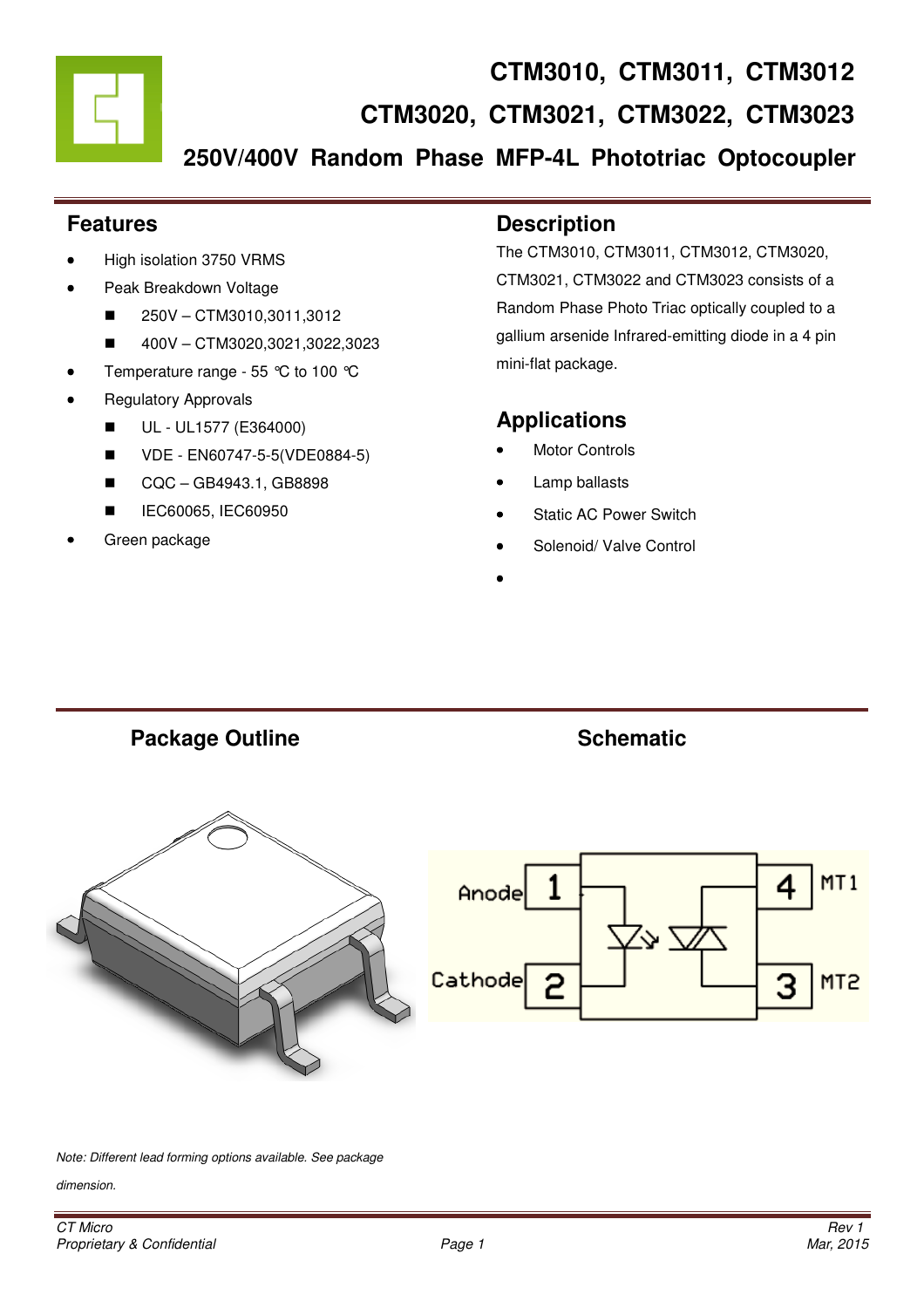

## **Absolute Maximum Rating at 25<sup>o</sup>C**

| <b>Symbol</b>           | <b>Parameters</b>                                      | <b>Ratings</b>         | <b>Units</b> | <b>Notes</b>              |  |  |
|-------------------------|--------------------------------------------------------|------------------------|--------------|---------------------------|--|--|
| Viso                    | Isolation voltage                                      |                        | 3750         | <b>V</b> <sub>RMS</sub>   |  |  |
| <b>TOPR</b>             | Operating temperature                                  |                        | $-55 - +100$ | $\rm ^{o}C$               |  |  |
| Tstg                    | Storage temperature                                    |                        | $-55 - 150$  | $\rm ^{o}C$               |  |  |
| Tsol                    | Soldering temperature                                  |                        | 260          | $^{\mathrm{o}}\mathrm{C}$ |  |  |
| <b>Emitter</b>          |                                                        |                        |              |                           |  |  |
| IF.                     | Forward current                                        | 60                     | mA           |                           |  |  |
| <b>I</b> F(TRANS)       | Peak transient current $(51 \mu s \text{ P.W.300pps})$ | 1                      | A            |                           |  |  |
| $V_{\mathsf{R}}$        | Reverse voltage                                        | 6                      | $\vee$       |                           |  |  |
| $P_D$                   | Power dissipation                                      | 100                    | mW           |                           |  |  |
| <b>Detector</b>         |                                                        |                        |              |                           |  |  |
| $P_D$                   | Power dissipation                                      | 300                    | mW           |                           |  |  |
|                         |                                                        | CTM3010,3011,3012      | 250          | $\vee$                    |  |  |
| <b>V</b> <sub>DRM</sub> | Off-State Output Terminal Voltage                      | CTM3020,3021,3022,3023 | 400          | $\vee$                    |  |  |
| <b>I</b> TSM            | Peak Repetitive Surge Current                          | 1                      | Α            |                           |  |  |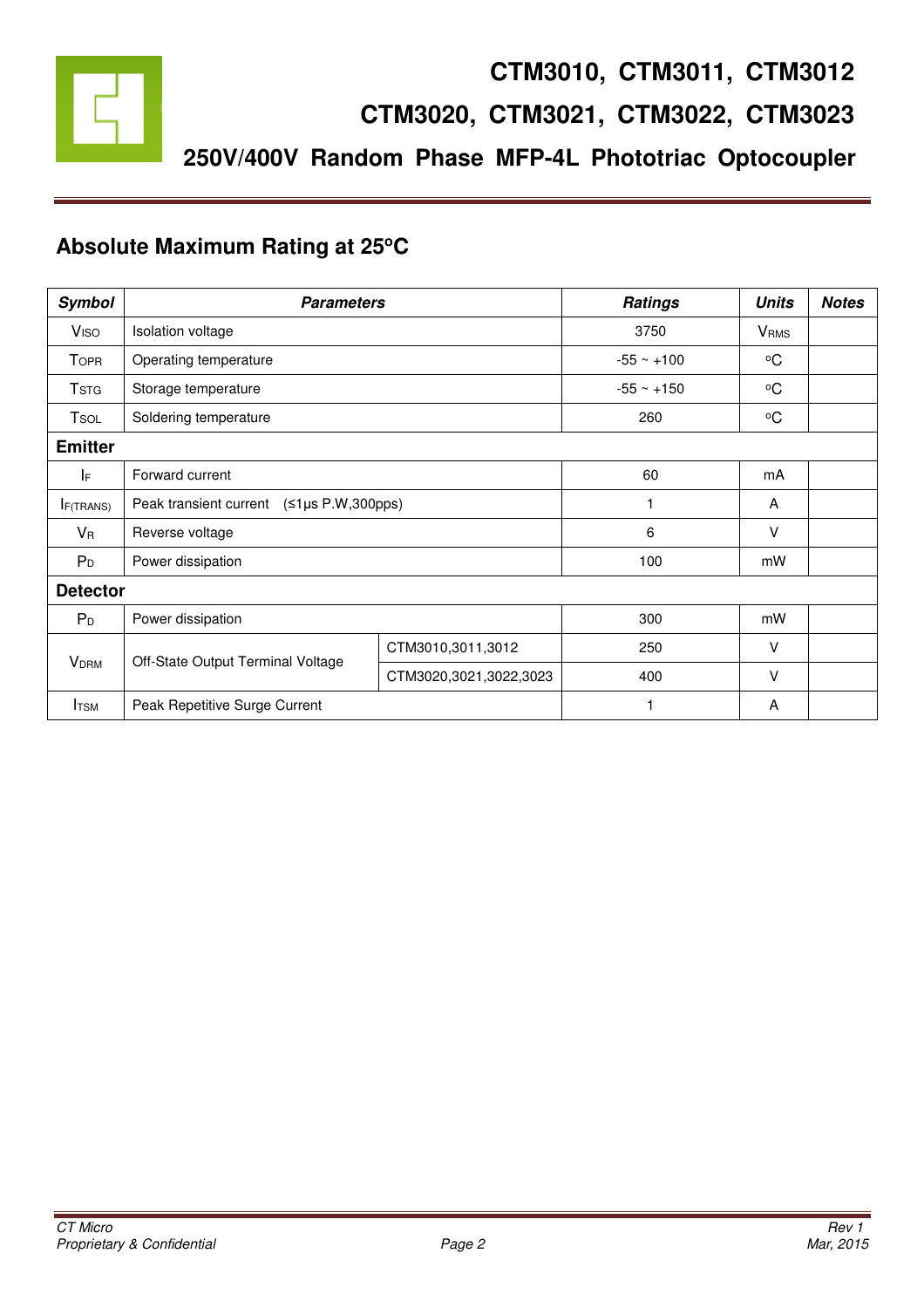

#### **Electrical Characteristics**  $T_A = 25 \text{°C}$  (unless otherwise specified)

#### **Emitter Characteristics**

| <b>Symbol</b> | <b>Parameters</b>      | <b>Test Conditions</b> | Min | Typ                      | Max | Units | <b>Notes</b> |
|---------------|------------------------|------------------------|-----|--------------------------|-----|-------|--------------|
| $V_F$         | Forward voltage        | $I = 10mA$             | -   | $\overline{\phantom{a}}$ | 1.5 |       |              |
| <b>I</b> R    | <b>Reverse Current</b> | $V_B = 6V$             | -   | $\overline{\phantom{0}}$ | ა   | μA    |              |
| $C_{IN}$      | Input Capacitance      | $f = 1MHz$             |     | 45                       | -   | рF    |              |

#### **Detector Characteristics**

| Symbol          | <b>Parameters</b>               | <b>Test Conditions</b>                    | Min | Typ | Max                      | Units     | <b>Notes</b> |
|-----------------|---------------------------------|-------------------------------------------|-----|-----|--------------------------|-----------|--------------|
| <b>IDRM</b>     | Peak Blocking Current           | $I_F = 0mA$ , $V_{DRM} = Rated$ $V_{DRM}$ |     |     | 100                      | nA        |              |
| V <sub>TM</sub> | Peak On-State Voltage           | $I_F$ Rated $I_{FT}$ , $I_{TM}$ 100mA     |     |     | 2.5                      |           |              |
| dv/dt           | Critical Rate of Rise off-State | <b>VPEAK= Rated VDRM</b>                  |     | 100 |                          |           |              |
|                 | Voltage                         |                                           |     |     | $\overline{\phantom{a}}$ | $V/\mu s$ |              |

#### **Transfer Characteristics**

| <b>Symbol</b>   | <b>Parameters</b>            |          | <b>Test Conditions</b>               | Min                      | <b>Typ</b>               | <b>Max</b>               | <b>Units</b> | <b>Notes</b> |
|-----------------|------------------------------|----------|--------------------------------------|--------------------------|--------------------------|--------------------------|--------------|--------------|
| IFT             | Input<br>Trigger<br>Current  | CTM3020  | Terminal Voltage = 3V<br>$ITM=100mA$ | $\overline{\phantom{a}}$ | $\overline{\phantom{a}}$ | 30                       | mA           |              |
|                 |                              | CTM3010, |                                      | $\overline{\phantom{a}}$ | $\overline{\phantom{a}}$ | 15                       |              |              |
|                 |                              | CTM3021  |                                      |                          |                          |                          |              |              |
|                 |                              | CTM3011, |                                      | $\overline{\phantom{a}}$ | $\overline{\phantom{a}}$ | 10                       |              |              |
|                 |                              | CTM3022  |                                      |                          |                          |                          |              |              |
|                 |                              | CTM3012, |                                      | $\overline{\phantom{a}}$ | $\overline{\phantom{a}}$ | 5                        |              |              |
|                 |                              | CTM3023  |                                      |                          |                          |                          |              |              |
| Iн              | <b>Holding Current</b>       |          |                                      | $\overline{\phantom{a}}$ | 250                      | $\overline{\phantom{a}}$ | $\mu$ A      |              |
| R <sub>IO</sub> | <b>Isolation Resistance</b>  |          | $V_{IO} = 500V_{DC}$                 | $1x10^{11}$              | $\overline{\phantom{a}}$ | $\overline{\phantom{a}}$ |              |              |
| Co <sub>o</sub> | <b>Isolation Capacitance</b> |          | $f = 1$ MHz                          | $\overline{\phantom{a}}$ | 0.25                     | $\overline{\phantom{a}}$ | pF           |              |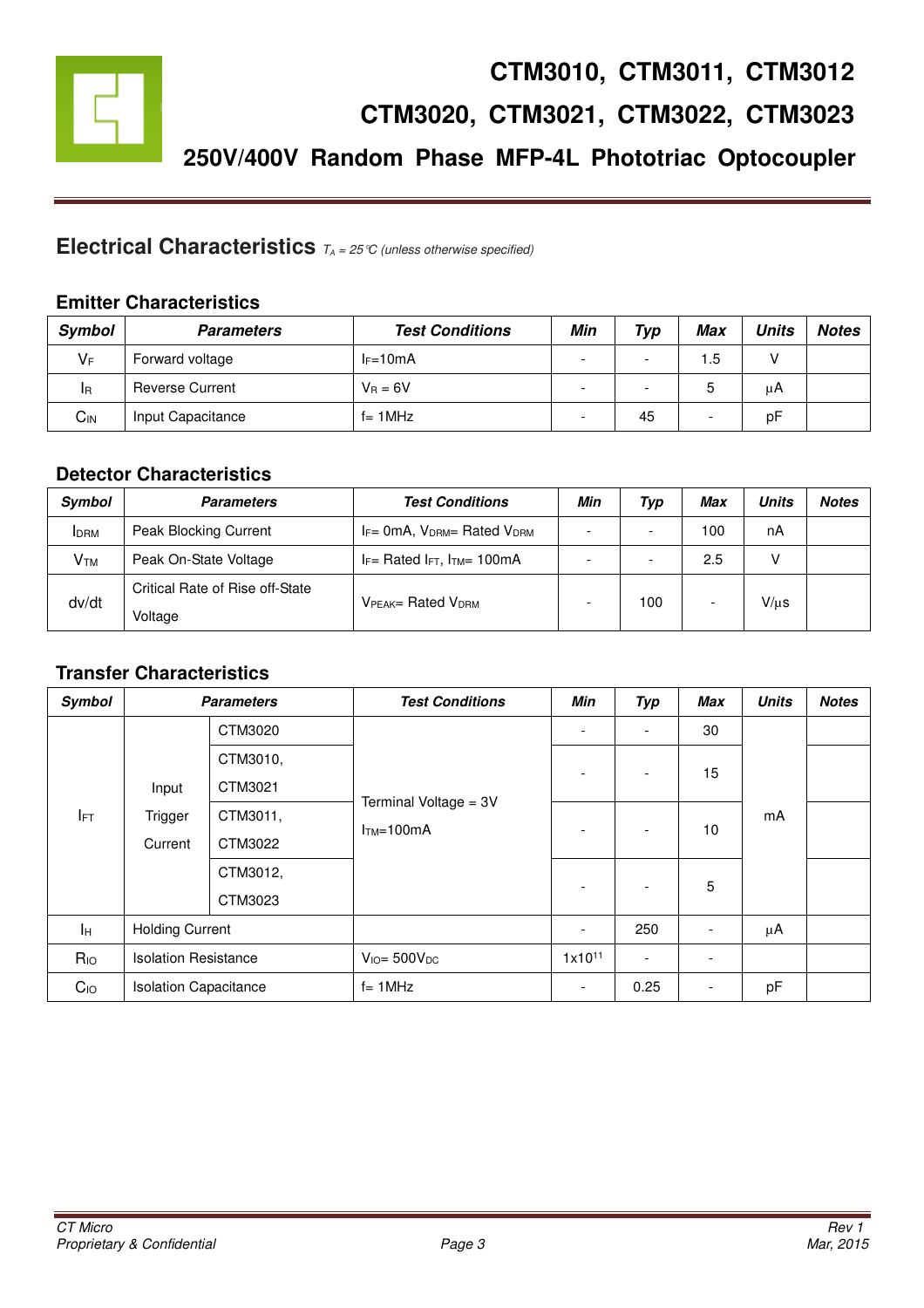

### **Typical Characteristic Curve**



60

60

 $80$ 

 $\overline{4}$ 

5

3

 $\overline{100}$ 

 $80$ 

 $100$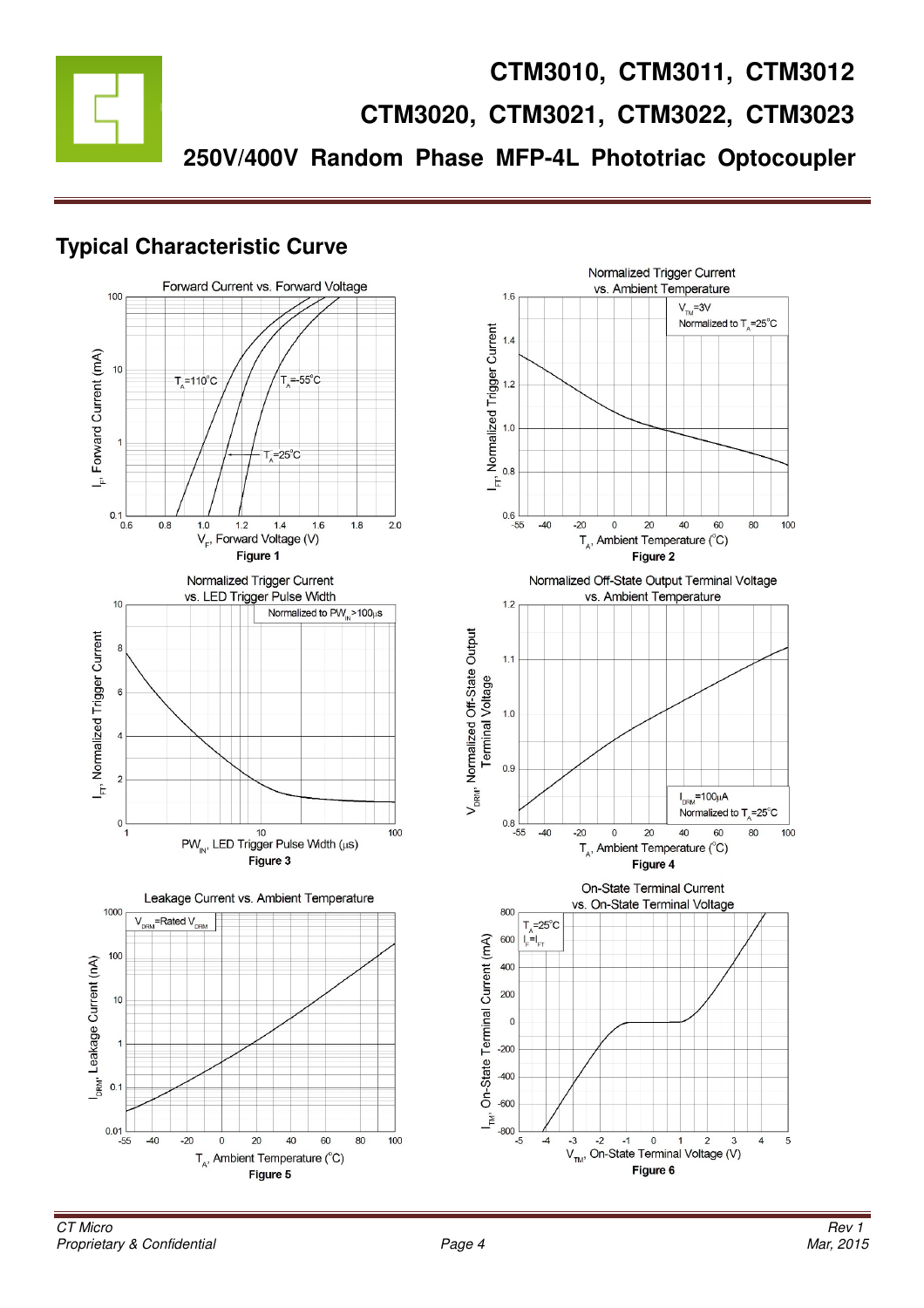

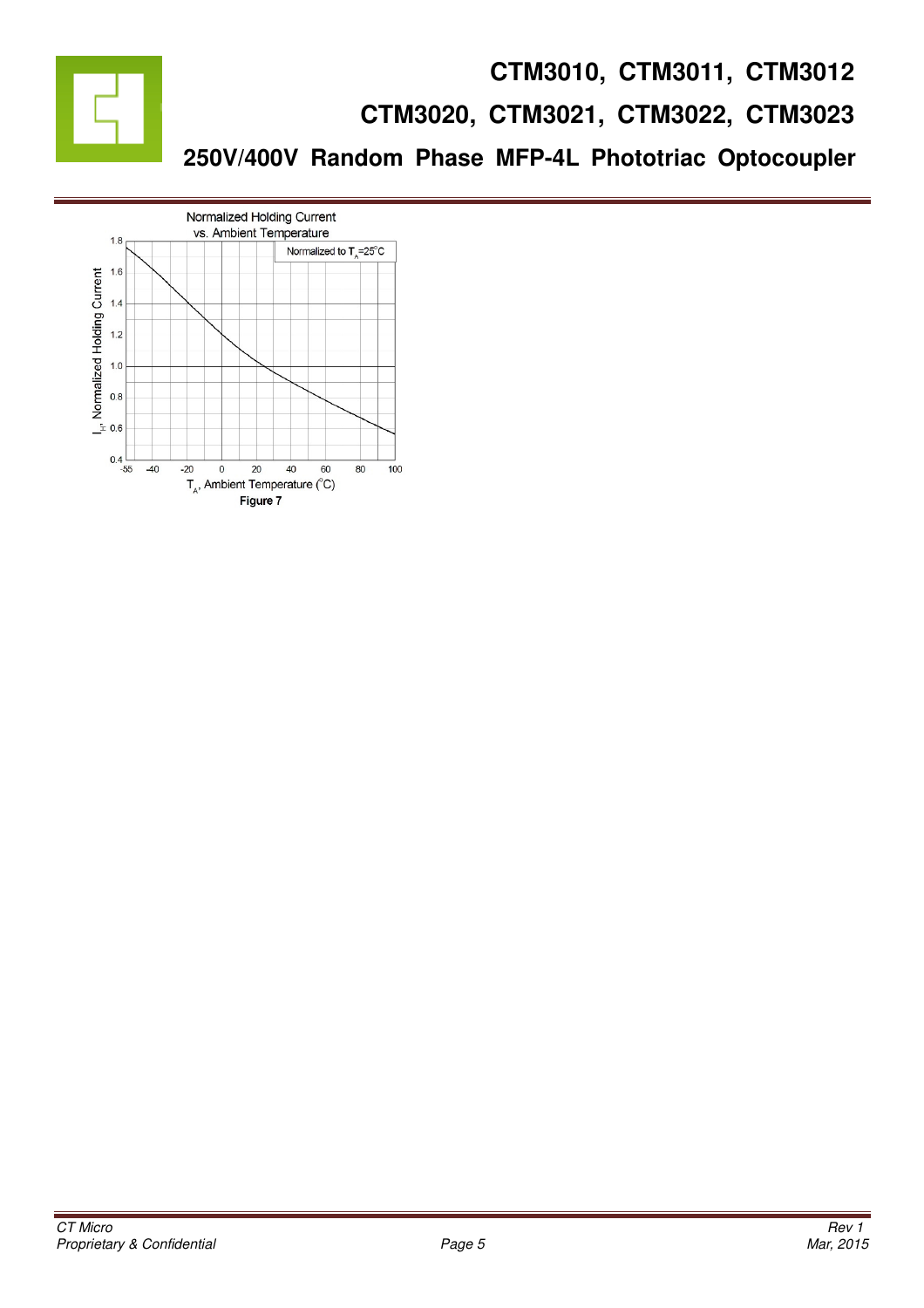

#### **Package Dimension** Dimensions in mm unless otherwise stated



#### **Recommended Solder Mask** Dimensions in mm unless otherwise stated

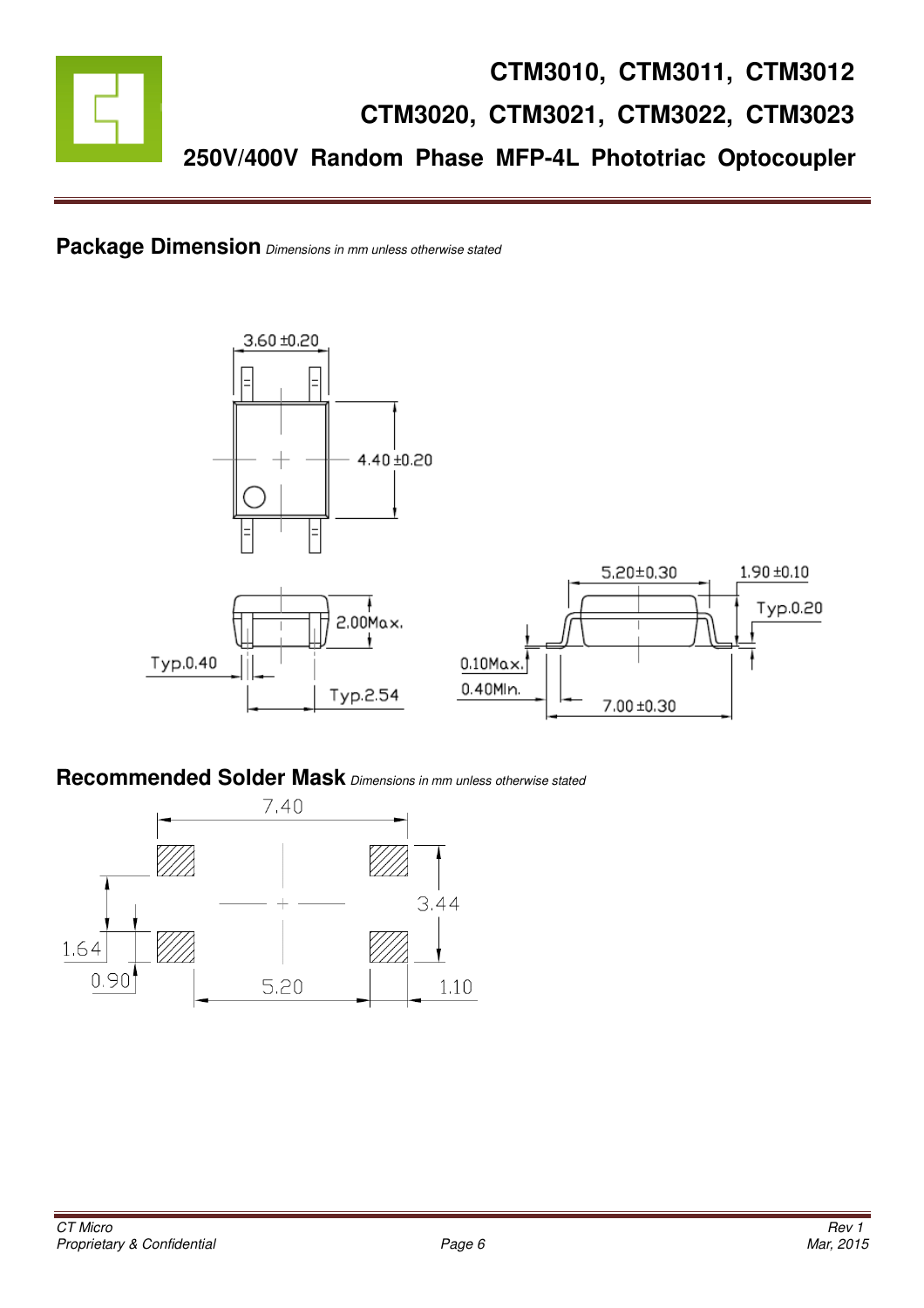

### **Marking Information**



#### **Note:**

- CT : Denotes "CT Micro"
- 3023 : Product Number
- V : VDE Option
- Y : Fiscal Year
- WW : Work Week
- K : Manufacturing Code

## **Ordering Information**

## CTM30XX(V)(Z)

XX = Part No. (XX=10, 11, 12, 20, 21, 22 or 23)

- V = VDE Option ( V or None)
- $Z =$  Tape and reel option (T1 or T2)

| <b>Option</b> | <b>Description</b>                                | Quantity        |
|---------------|---------------------------------------------------|-----------------|
|               | Surface Mount Lead Forming - With Option 1 Taping | 3000 Units/Reel |
| ᠇             | Surface Mount Lead Forming - With Option 2 Taping | 3000 Units/Reel |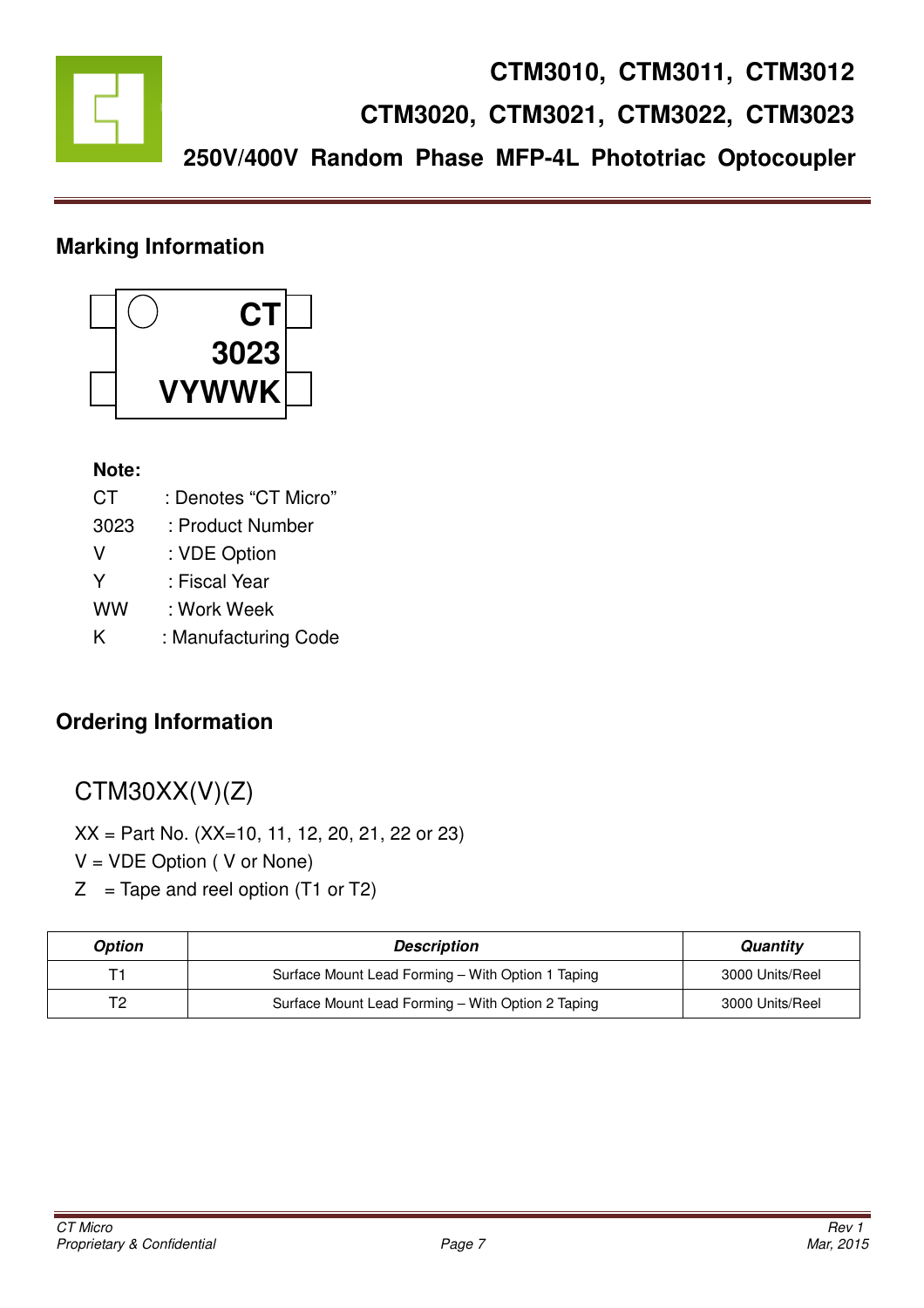

**Carrier Tape Specifications** Dimensions in mm unless otherwise stated

**Option T1**



**Option T2** 

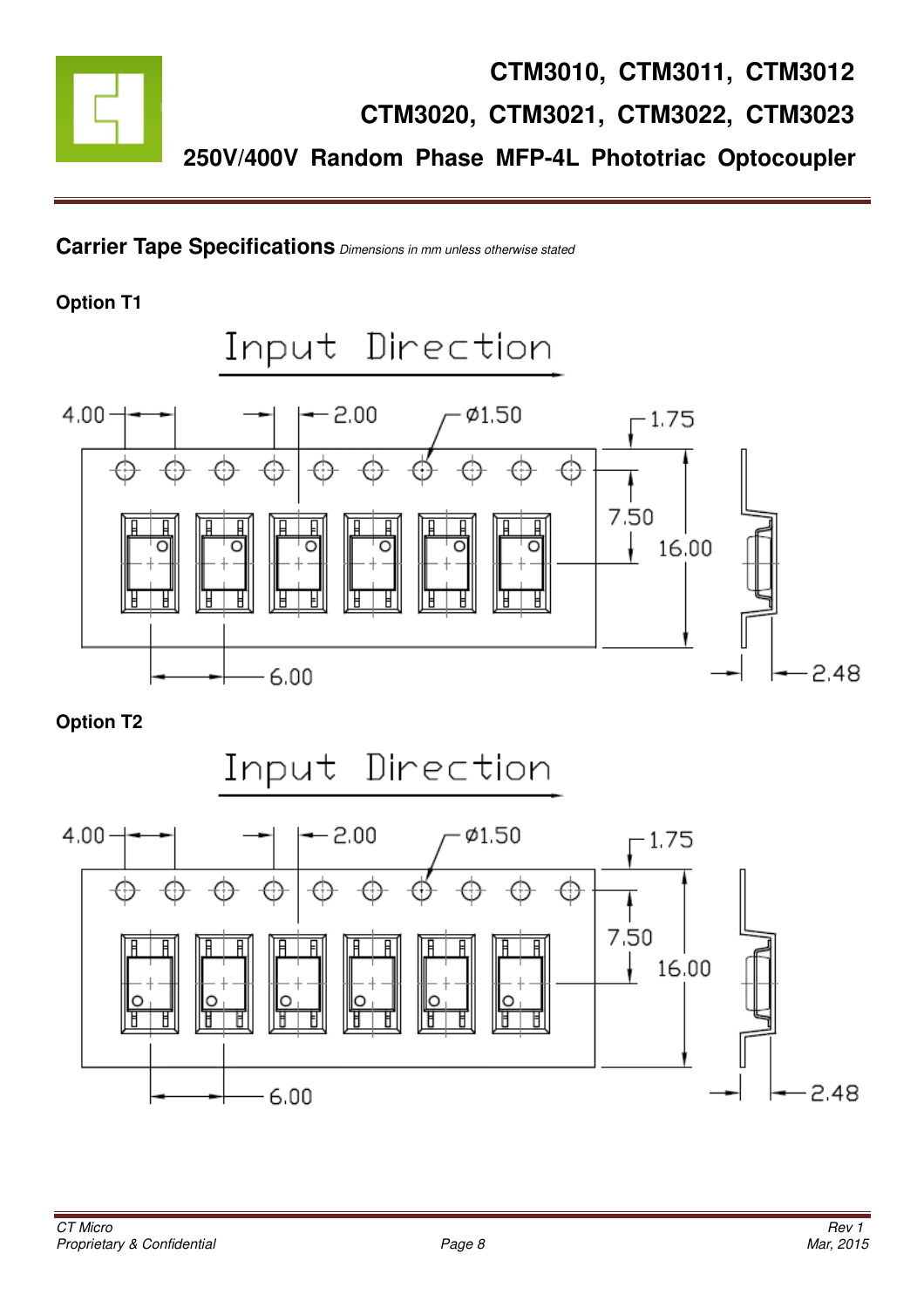

#### **Reflow Profile**



| <b>Profile Feature</b>                       | <b>Pb-Free Assembly Profile</b>              |  |  |  |
|----------------------------------------------|----------------------------------------------|--|--|--|
| Temperature Min. (Tsmin)                     | 150 °C                                       |  |  |  |
| Temperature Max. (Tsmax)                     | 200 °C                                       |  |  |  |
| Time (ts) from (Tsmin to Tsmax)              | 60-120 seconds                               |  |  |  |
| Ramp-up Rate $(tL$ to $tP)$                  | 3 °C/second max.                             |  |  |  |
| Liquidous Temperature $(T_L)$                | $217^\circ$ C                                |  |  |  |
| Time $(t_L)$ Maintained Above $(T_L)$        | $60 - 150$ seconds                           |  |  |  |
| Peak Body Package Temperature                | $260^{\circ}C + 0^{\circ}C$ / -5 $^{\circ}C$ |  |  |  |
| Time (t <sub>P</sub> ) within 5 °C of 260 °C | 30 seconds                                   |  |  |  |
| Ramp-down Rate ( $Tr$ to $Tr$ )              | 6 °C/second max                              |  |  |  |
| Time 25 ℃ to Peak Temperature                | 8 minutes max.                               |  |  |  |